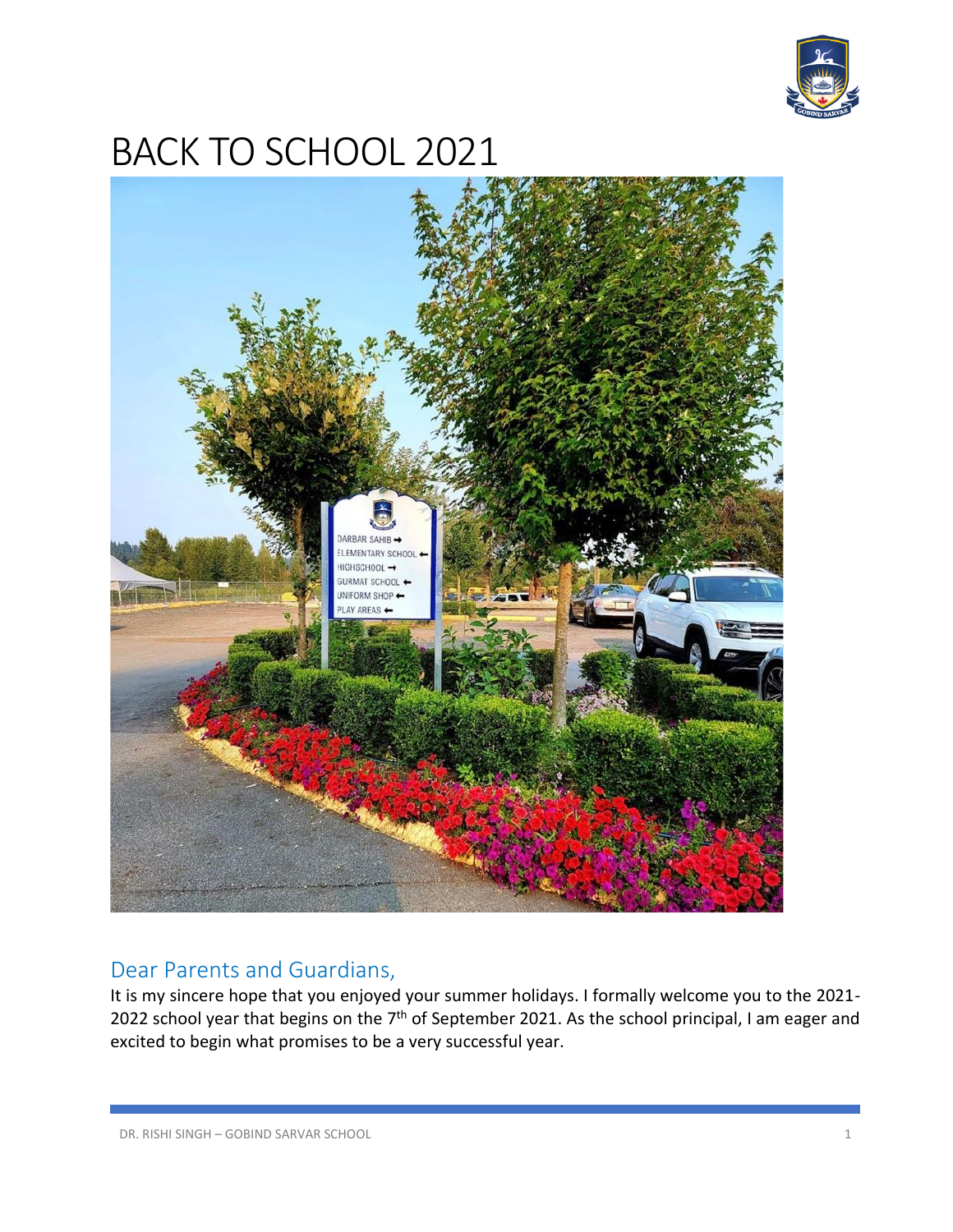

This year, we plan to continue following COVID 19 protocols as per the guidelines provided by the Provincial Government. Safety measures are in place to protect students and staff and to reduce the spread of COVID-19. These include effective personal practices like regular hand washing and the wearing of masks.

## **Masks**

All Kindergarten to High School staff, students in grades 4 to 12, and visitors to the school are required to wear masks in all indoor areas, including:

- At their desks, and,
- On school buses.

**Exceptions** to the mask policy include:

- A person who cannot tolerate wearing a mask for health or behavioural reasons,
- A person unable to put on or remove a mask without the assistance of another person,
- When the mask needs to be removed temporarily for the purposes of identifying the person wearing it,
- When the mask needs to be removed temporarily to engage in an educational activity that cannot be performed while wearing a mask. For example:
	- o Playing a wind instrument, or
	- o Engaging in high-intensity physical activity,
- When a person is eating or drinking,
- When a person is behind a barrier,
- While providing a service to a person with a disability or diverse ability (for example, a hearing impairment), where visual cues, facial expressions and/or lip reading/movements are important.

Students in Kindergarten to Grade 3 are encouraged to wear a mask indoors in schools and on school buses but are not required to do so. Mask wearing remains a personal or family/caregiver choice for these students.

# Daily Health Check:

Please visit the website on daily health check process.

[K-12 Health Check \(gov.bc.ca\)](https://na01.safelinks.protection.outlook.com/?url=https%3A%2F%2Fwww.k12dailycheck.gov.bc.ca%2Fhealthcheck%3Fexecution%3De1s1&data=04%7C01%7C%7Cf2520205d9ff4c1dc6ef08d96f43a660%7C84df9e7fe9f640afb435aaaaaaaaaaaa%7C1%7C0%7C637663158621206176%7CUnknown%7CTWFpbGZsb3d8eyJWIjoiMC4wLjAwMDAiLCJQIjoiV2luMzIiLCJBTiI6Ik1haWwiLCJXVCI6Mn0%3D%7C1000&sdata=xepQRm%2F81sUYoHRmwqL7NgSBTN14%2BBydSK3urjmUc%2Fo%3D&reserved=0)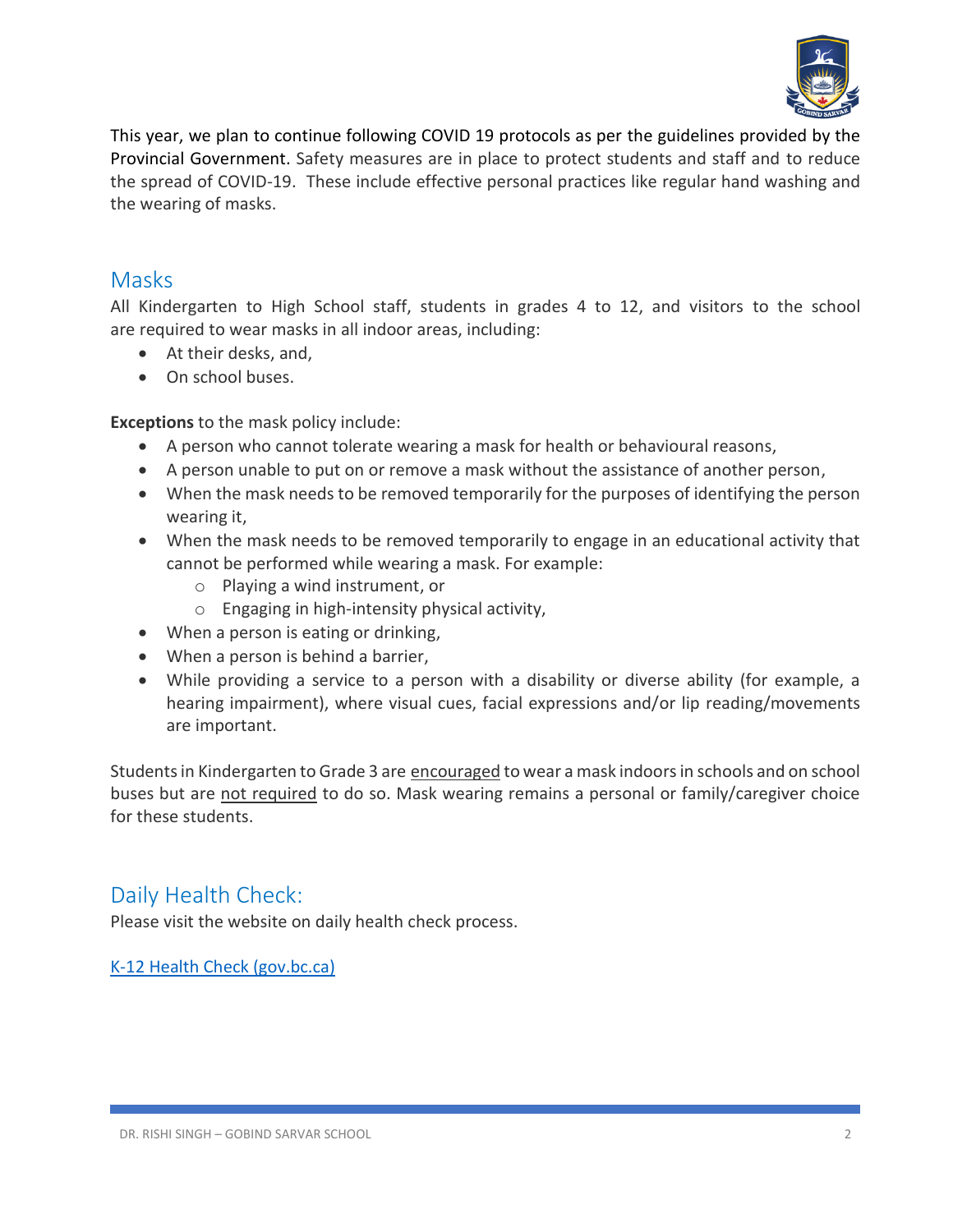

# Keeping your distance:

Strict physical distancing is no longer required. Gobind Sarvar School will continue to create space between students/people, including:

- Managing the flow of people in common areas, including hallways and around lockers, to minimize crowding and allow people to pass through easily,
- Preventing crowding at pick-up and drop-off times,
- Reminding students and staff about respecting others' personal space, using visual supports, signage, prompts and video modelling as necessary,
- Using available space to spread people out where possible, and,
- Taking students outside as much as possible.

General cleaning of schools, cleaning and disinfecting of frequently touched surfaces will be conducted at least once in every 24-hour period and also when visibly dirty.

## School Uniform:

The impact of COVID 19 has been felt on all aspects of our lives, especially trade. It has also caused the delay of our uniform shipment. Students are advised to wear old school uniform or colours closest to our uniform. We are confident that by the third week of September, we would have received our entire shipment.

## **Please note that by Monday, October 4th , all students are expected to be in full school uniform.**

## Traffic Guidelines on School Campus:

Traffic density on school campus affects all of us. Staff members of the school and volunteers do their best every day to safeguard our students while ensuring that traffic flows smoothly through the school. Parents are expected to follow all the signs posted in the school campus.

#### **We expect that parents and guardians will respect our staff and volunteers and continue to follow ALL instructions given by them.**

Traffic guidelines will be the same as the last year.

#### Entrance for Parents

- 1. When turning into 168 St from 88 Ave, traffic MUST TURN RIGHT into the school from the first gate on 168 street.
- 2. When entering the school from 88 Ave, please note that ONLY A RIGHT TURN into the school is allowed. Parents are strongly advised against taking a left turn into the school from 88 Ave.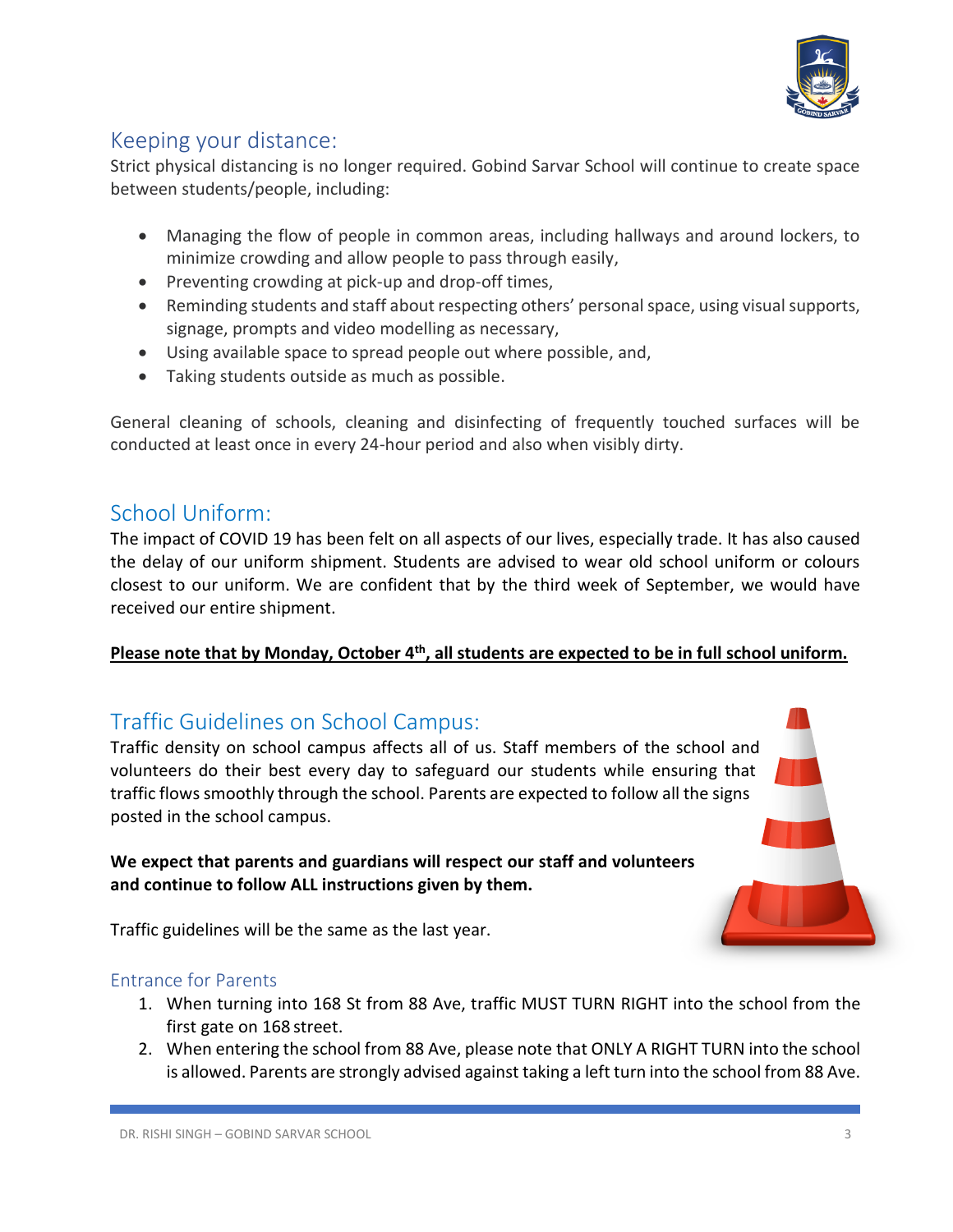

## Exit for Parents

- 1. Parents dropping off or picking up students MUST EXIT from the gate on 88 Ave.
	- a. Please note that exiting onto 168 street is **not** allowed between 7:30 am and 8:45 am in the morning.
- 2. While exiting onto 88 Ave, it is extremely important that all traffic TURNS RIGHT. The school strongly advises against turning left while exiting onto 88 Ave.

## School Buses

Buses will **only** be allowed to TURN LEFT towards Gurmat School/ K.G-1 Elementary School Building.

ALL Parents and Guardians are requested to drive very slowly (maximum 10 km/hr) and extremely cautiously when on School Campus. Safety of our students is paramount for us.



# Guidelines for students on School Bus:

- 1. Students who take School buses to commute to school **MUST ALWAYS** follow driver's instructions.
- 2. All students **MUST** be seat belted when on BUS.
	- a. The only exception to this rule is when the seat belt is not provided by the manufacturer.